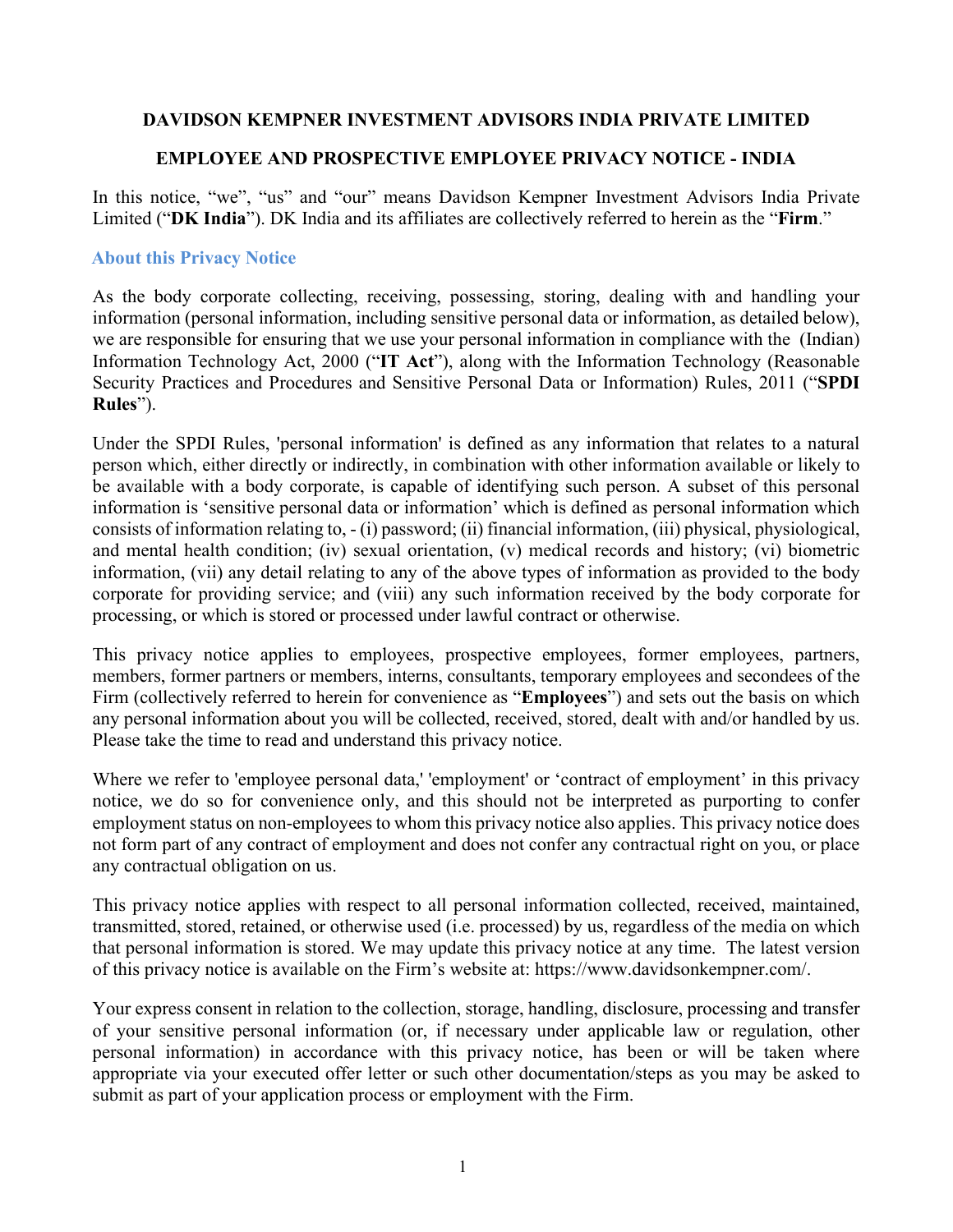The Firm shall make all reasonable efforts to ensure that your personal information is kept secure to prevent unauthorized access, use, disclosure, copying or loss. The Firm shall implement and maintain reasonable security practices and procedures that are commensurate with the sensitivity and nature of your personal information.

# **Personal Information that We Collect About You**

We may collect and process the following personal information about you:

- **Information that you provide to us or one of our affiliates**. This includes information that you give to us by filling in forms or communicating with us, whether face-to-face, by phone, email or otherwise through the recruitment process and during your employment with us. This information may include:
	- o contact/identification information, including your full name (including surname prior to marriage), date and place of birth, gender, current and prior home addresses, home and mobile telephone numbers, signature, personal email address, national insurance number, marital status, nationality, citizenship status, driver's license, Aadhaar number, PAN number, passport details, next of kin, and emergency contact details;
	- o career and personal background information, including education and qualification details, academic transcripts, curriculum vitae and previous employment background;
	- o salary and benefit information, including bank account details for the transfer of your salary and other benefits, tax details, and the names, dates of birth and genders of your family members who will be covered by any of the benefits offered by the Firm;
	- o information about your outside activities and personal investments and those of your family members;
	- o health information about you or your family, including symptoms and medical test results etc; and
	- $\circ$  information such as equal opportunities/diversity and inclusion monitoring information including information about your ethnic origin, sexual orientation, sex and religion or beliefs.
- **Information we collect or generate about you.** This includes:
	- o work-related details such as your job position, dates of employment, contact details, performance at work, absences (including information and documentation in connection with any statutory leave, sick leave, maternity and paternity leave, annual leave, etc.), pay and benefits information, service history, a copy of your employment agreement, photograph(s), health information, pregnancy and/or disability status, compensation history at the Firm, data relating to training and development needs, records of training and termination arrangements and payments;
	- o information relating to grievance and/or disciplinary processes, misconduct or performance issues, data arising in connection with litigation and complaints, and involvement in incident reporting and disclosures;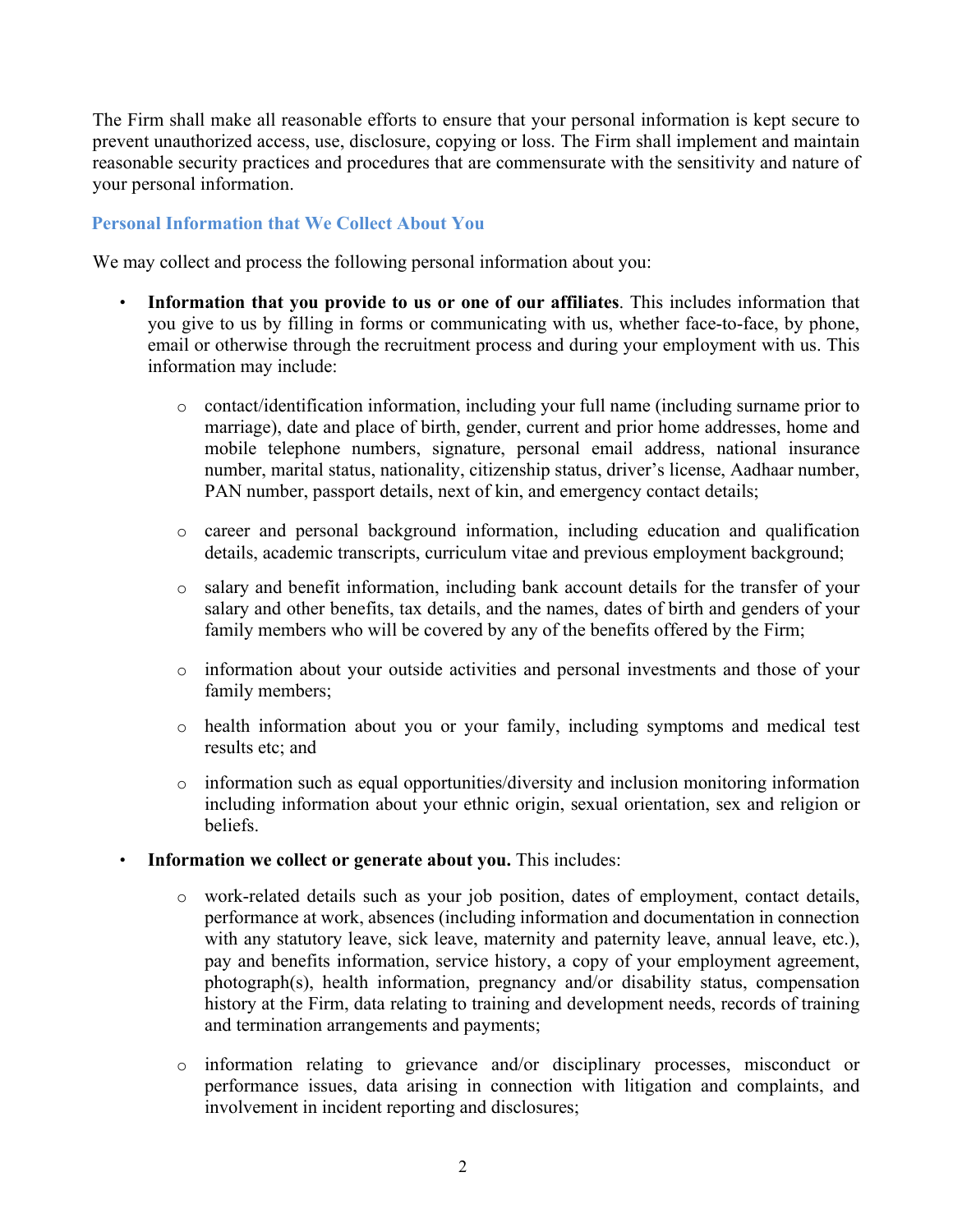- o personal data that we collect through your use of our information technology resources, including:
	- e-mail (including but not limited to your full name, e-mail address and the content, date and time of your e-mail correspondence);
	- other usage of your computer, including the internet (including but not limited to news groups and worldwide websites), intranet, communications through instant messaging applications, video-conferencing and any other third party applications and approved systems that we track;
	- $\blacksquare$  telephone calls and voicemail;
	- mobile phone activity as it relates to the Firm's or any other third party's mobile applications, such as use of voice calls, the mobile email service, instant messaging, benefits services or GPS-enabled apps;
	- Mobile Devices or other removable media using mobile device management software under the Firm's "Bring Your Own Device" Policy, including when wiping those devices;
	- communications or information which have been deleted from email, voicemail, instant messaging systems, the internet or the intranet;
	- versions system login, passwords and access records;
	- downloading, uploading, streaming, data sharing (or other data distribution or transmission) and printing records;
	- information obtained through call recording, telephone calls or videoconferencing;
	- closed-circuit TV images captured through the legitimate use of CCTV in the office; and
	- **PERITE:** premises access and attempted access records;
- o information obtained through interviews and assessments with you;
- o information obtained through an exit interview with you upon your departure from the Firm, including your reasons for leaving and information about your next job; and
- o information obtained from your disclosure of medical test results and symptoms.
- **Information we obtain from other sources.** This includes:
	- o information we collect in conducting a background check on you at hire and from time to time during your employment, such as criminal and civil litigation history, personal credit history based on reports from any credit reference agencies, identity verification, employment history confirmation, media statements and mentions (including social media), outside business activities, academic qualification verification, bankruptcy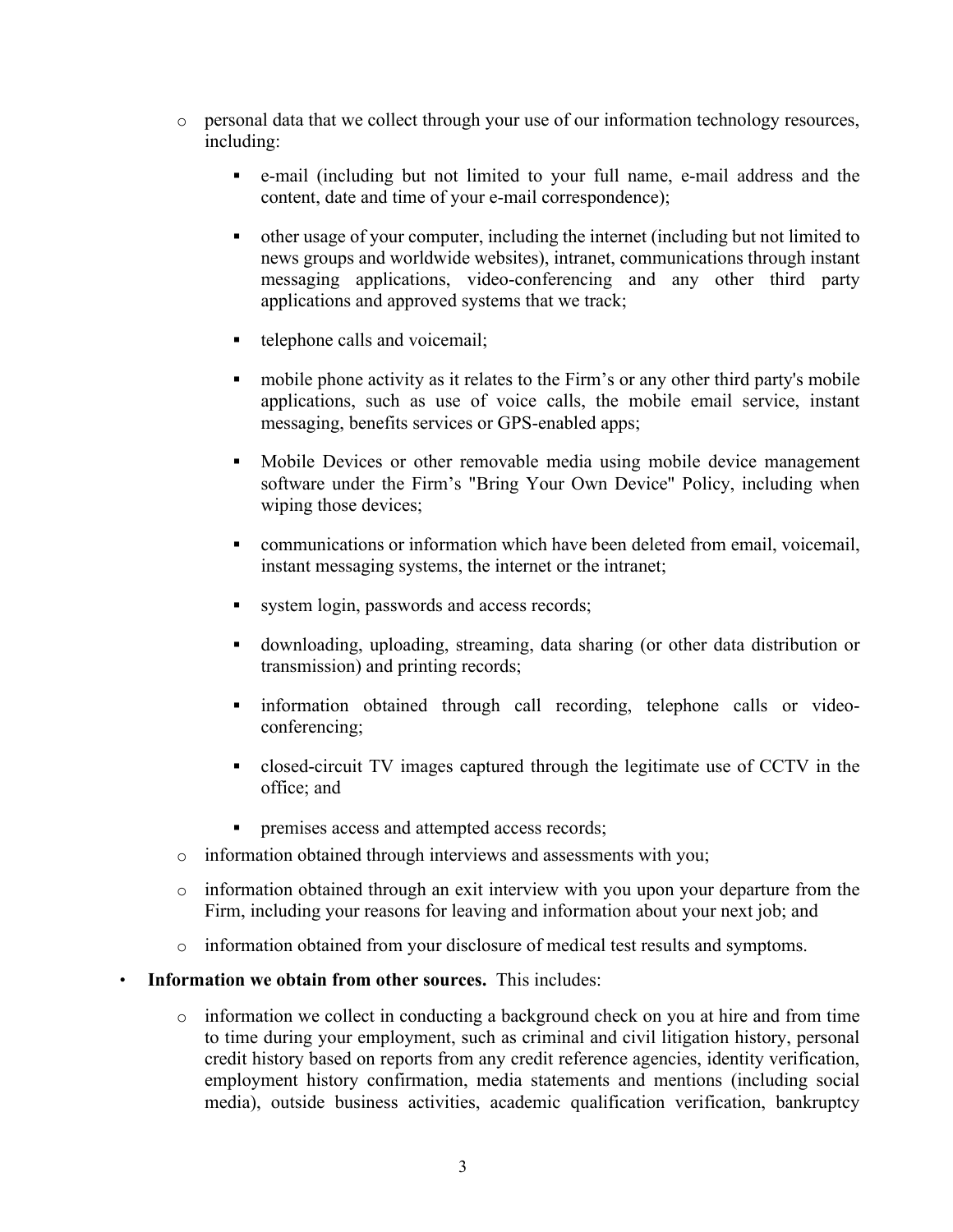filings, evidence of financial probity, driving history (including road traffic offences), drug test results and medical fitness to work results;

- o information from references in connection with your hiring;
- $\circ$  brokerage account statements, including information relating to family members or other accounts under your control; and
- o information from third party benefits and health care providers (for example, in relation to the administration of medical tests, or information regarding fitness to work or potential workplace adjustments).

## **Uses of Your Personal Data**

Your personal data may be collected, stored and processed by us for the following purposes:

- to meet and perform our legal obligations as an employer, and exercise our rights under your contract of employment with us. For example, we use your personal information to pay you, to evaluate your individual performance, and to provide benefits to you in connection with your employment;
- to discharge our legal, regulatory and health and safety obligations;
- to establish, exercise or defend our legal rights or for the purpose of legal proceedings;
- for the purposes of occupational health, health and safety assessments, and to make decisions regarding your initial and ongoing fitness for work and workplace adjustments and to maintain systems in connection with these, including third party supplier systems such as Workday (or other similar systems); and
- for our legitimate business interests (or the legitimate interests of one or more of our affiliates), such as:
	- o allowing us to effectively, efficiently and consistently administer and manage our Employees and the operation of our business on a global basis including carrying out background checks and confirming proof of identity;
	- o ensuring a consistent approach to (i) the collection, use, disclosure, transfer and processing of personal data of the Firm's Employees, and (ii) the Firm's recruitment of Employees;
	- o monitoring and promotion of equal opportunities/diversity and inclusion;
	- o maintaining compliance with internal policies and procedures;
	- o allowing us to effectively assess your skills and qualifications and your suitability for the role for which you have applied, and otherwise considering you for employment at DK India (which may include verifying your qualifications and references with third parties you name);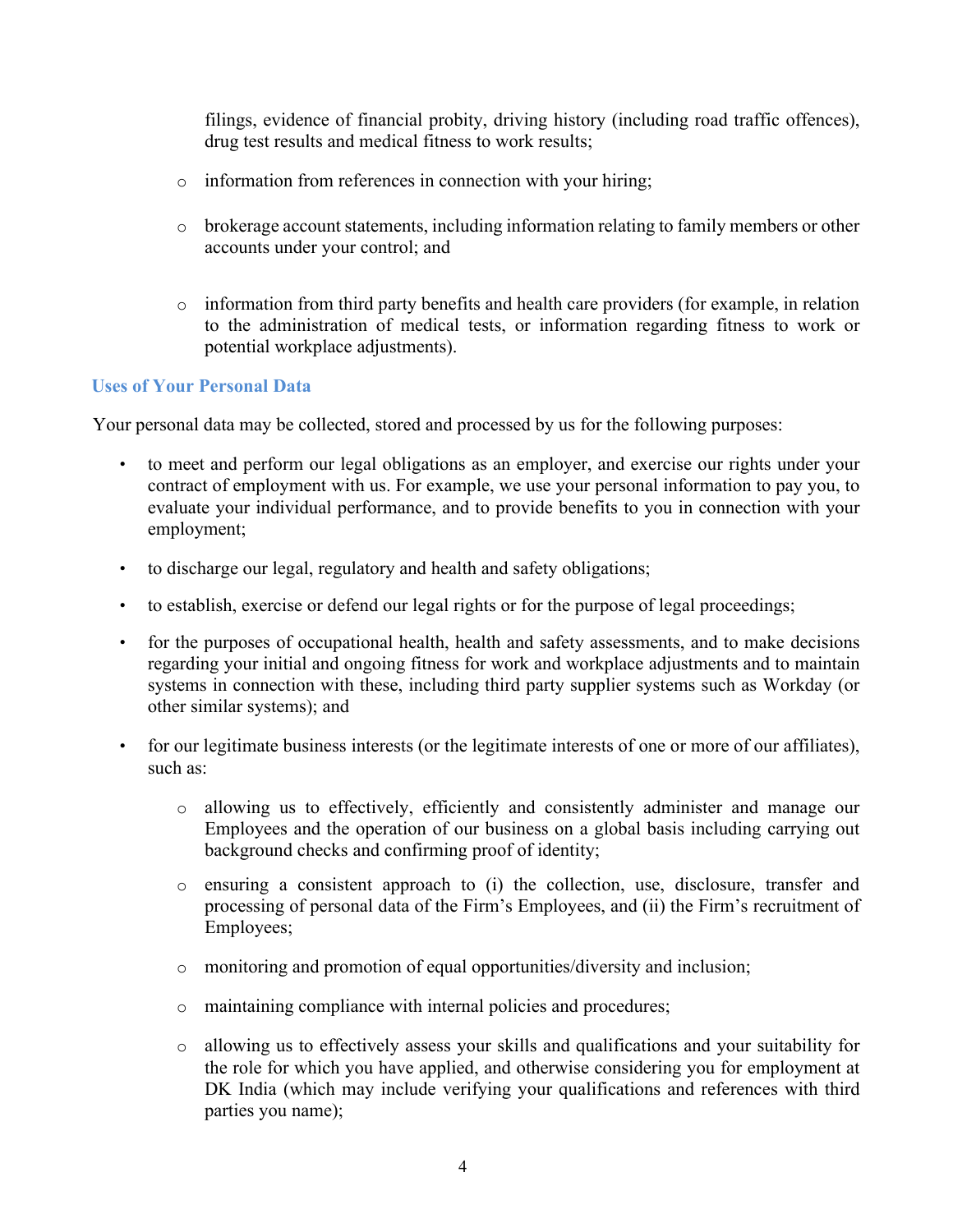- o investigating and responding to complaints from personnel, clients, counterparties or regulators;
- o preventing personal use of the Firm's property;
- o being able to contact you or your family in connection with the recruitment process or in the event of an emergency; and
- o to maintain contact with you in the future and to notify you of relevant job vacancies with the Firm that you might be interested in. If you do not want us to retain your contact information for this purpose or if you would like us to update it at any stage, please send such request in writing to the contact listed at the end of this notice. We may be required by law to retain your personal data (for example, for regulatory referencing purposes).

Please note that if you are a prospective employee and you accept an offer of employment at DK India, the personal information we collect during the application and recruitment process will become part of your employment record.

### **Disclosure of Your Personal Information to Others**

We may disclose or share your personal information with our affiliates for the purposes of:

- the management and administration of our business and our affiliates' businesses on a global basis, including the maintenance of one or more centralised databases storing personal information;
- carrying out the functions that each of them may perform relating to regional or global HR decisions;
- assessing compliance with applicable laws, rules, regulations and internal policies and procedures across our business and our affiliates' businesses;
- where your personal information is held as part of an internal directory, enabling adequate communication with you for the performance of employment duties or for emergency reasons; and
- the administration and maintenance of the databases storing personal information relating to our Employees or to Employees of our affiliates.

We will take steps to ensure that your personal information is accessed only by Employees of our affiliates that have a need to do so for the purposes described in this privacy notice.

We may also disclose or share your personal information with third parties outside of the Firm, for the following purposes:

• to third party agents and contractors for the purposes of providing services to us, including IT and communications service providers, law firms, accountants, auditors, administrators, payroll service providers, benefits providers, reference providers, human resource management providers and background check and healthcare providers. These third parties will be subject to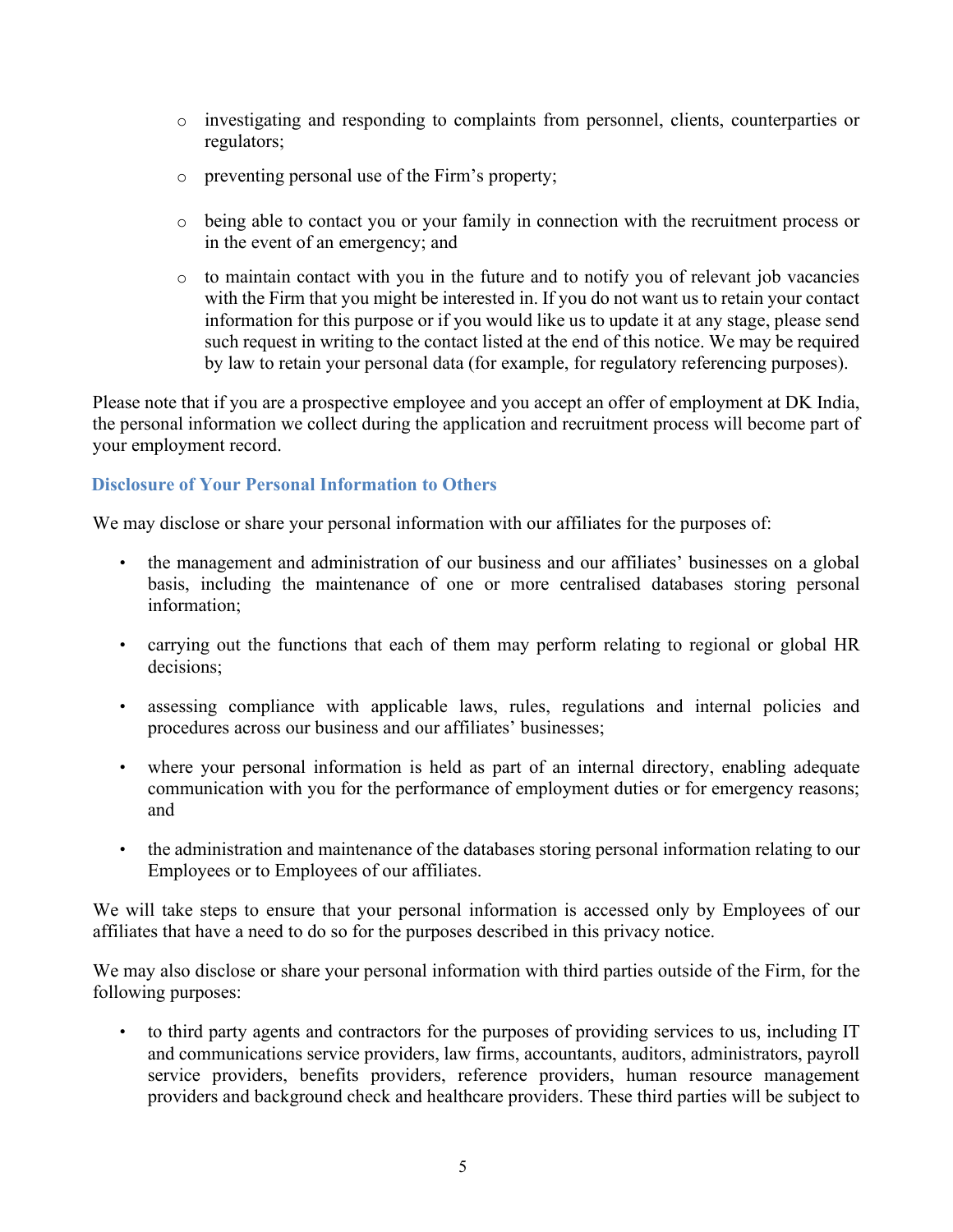confidentiality obligations and they will only use your personal information as described in this privacy notice (or as otherwise notified to you);

- to the extent required by law, regulation or court order (for example, if we are under a duty to disclose your personal information in order to comply with any legal obligation or to establish, exercise or defend our legal rights);
- to regulators, where the Firm or regulator may deem appropriate in the context of the regulatory regimes in which it operates;
- in connection with the sale of our business or assets or an acquisition of our business by a third party or any other M&A transaction involving the Firm; and
- to provide relevant information to public health authorities and any others that may be explicitly designated to receive and process this data in the future.

### **Necessity of Personal Information for Employment**

The provision of certain personal information is necessary for the Firm to effectively assess your skills and qualifications and your suitability for the role for which you have applied or are employed, as well as for compliance by the Firm with its legal, tax and regulatory obligations. Accordingly, if certain personal data is not provided when requested, DK India may not be able to offer you employment or may not able to continue to employ you.

#### **Transfers of Personal Data Outside India**

The personal data that we collect from you may be transferred to, and stored at, a destination outside India. It may also be processed by individuals operating outside of India, who work for the Firm, or for one of our service providers. Where we transfer your personal data outside India, we will ensure that it is protected in a manner that is consistent with how your personal information will be protected by us in India. In all cases, we will ensure that any transfer, and subsequent processing, of your personal information is compliant with the IT Act and the SPDI Rules.

#### **Retention of Personal Data**

How long we hold your personal data will vary. The retention period will be determined by various criteria, including the purpose for which we are using your personal data (we will need to keep the data for as long as is necessary for that purpose) and legal obligations (laws or regulation may set a minimum period for which we have to keep your personal data).

## **Your Rights**

You have a number of legal rights in relation to the personal data that we hold about you. These rights include:

• the right to withdraw your consent to our processing of your personal information at any time by giving DK India notice in writing. However, please note that your consent to processing and acceptance of this privacy notice are an integral condition and pre-requisite for your continued employment with the Firm;